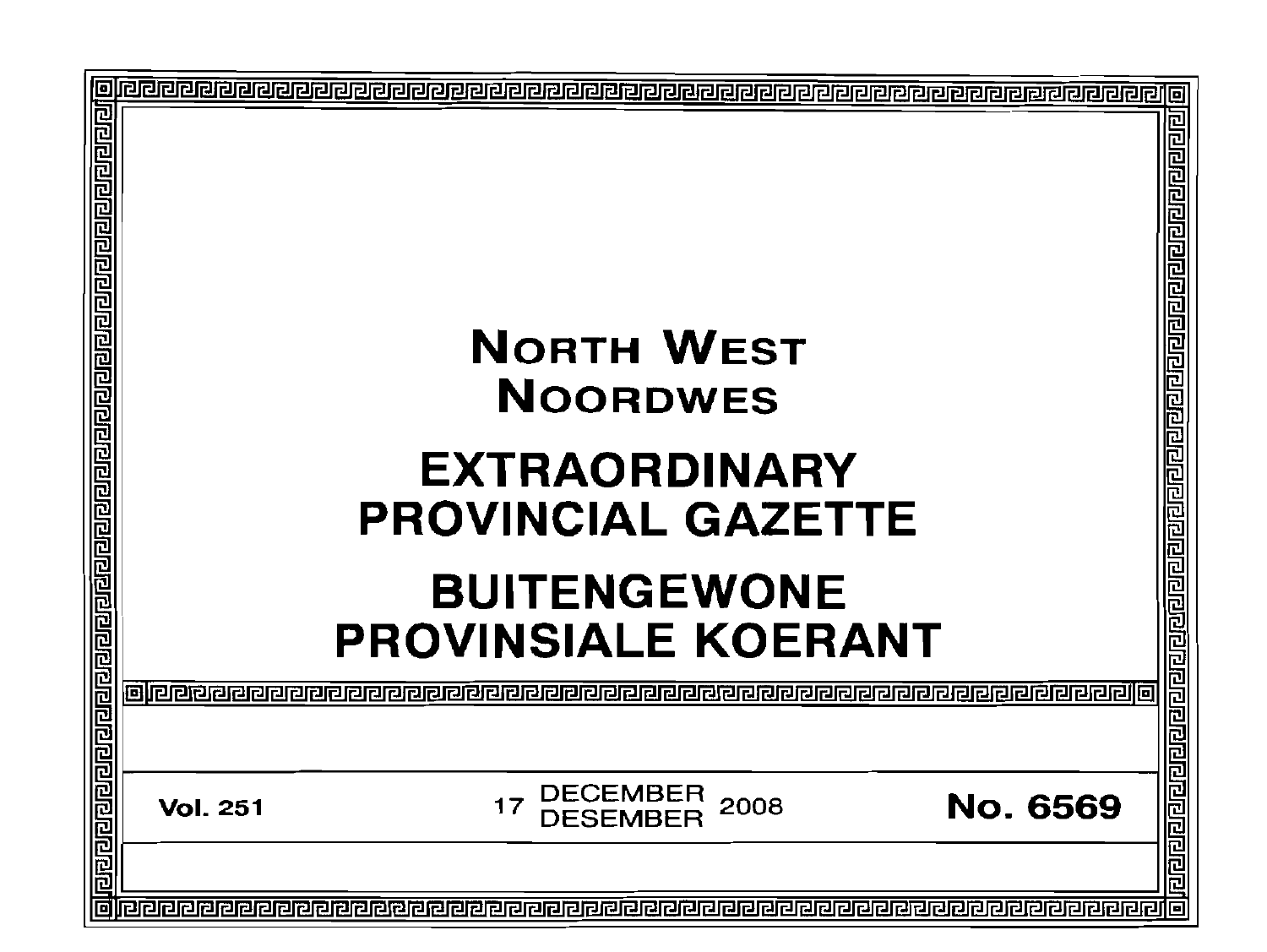No.

## **CONTENTS • INHOUD**

*Page Gazette* No. No.

#### **OFFICIAL NOTICE**

20 Notice of determination in terms of the provisions of section 7 (1) of the Schedule to General Notice 317 of 2000 as amended, North West Province . 3 6569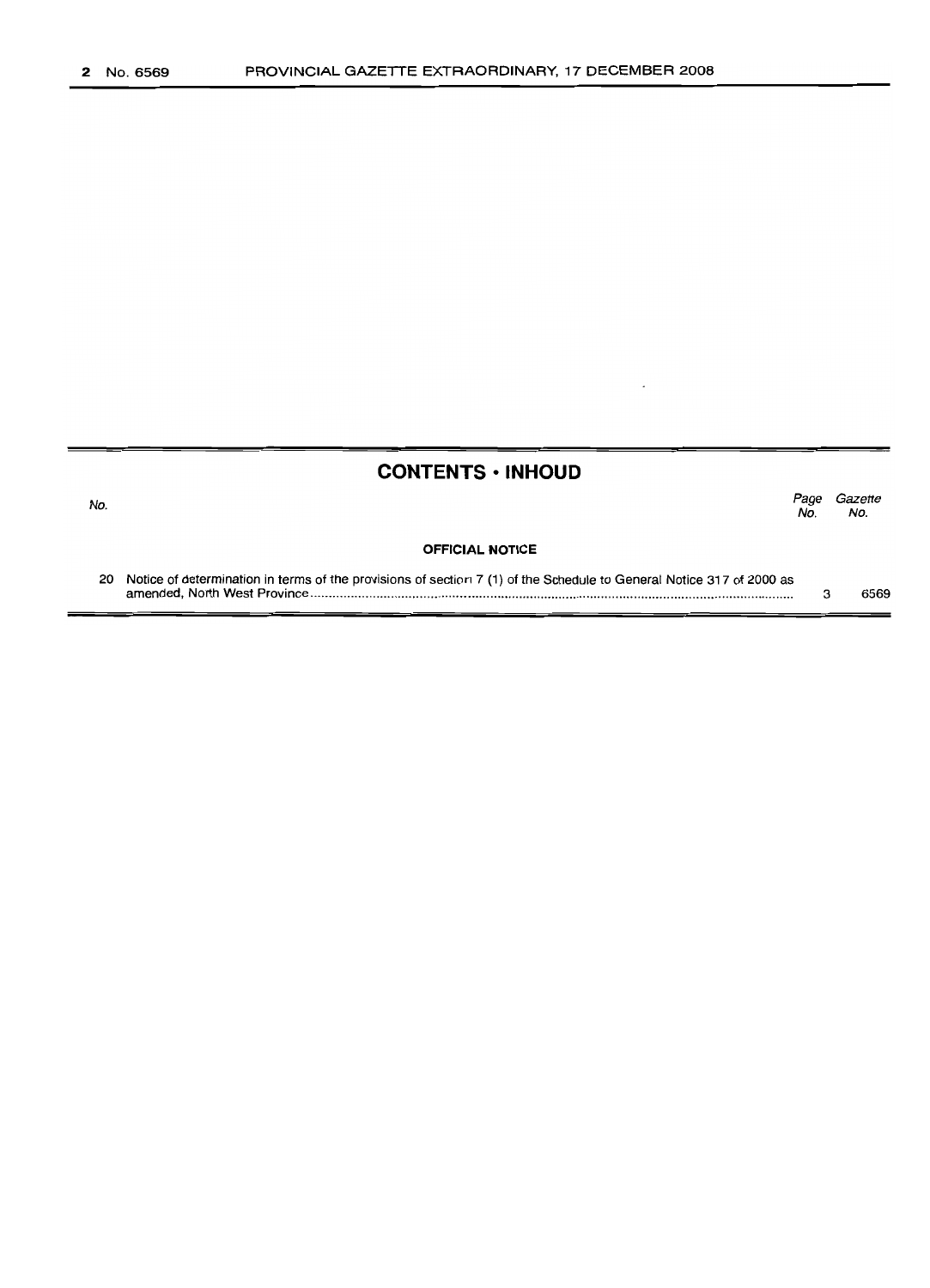# **OFFICIAL NOTICE**

## OFFICIAL NOTICE 20 OF 2008

### NOTICE OF DETERMINATION IN TERMSOF THE PROVJSIONS OF SECTION 7{1) OF THE SCHEDULE TO GENERAl NOTICE317 OF 2000 AS AMENDED. NORTH WEST PROVINCE

The Member of the Executive Council responsible for Local Government and Housing in the North West Province herehy determine as set out in the schedule attsched hereto, in terms of section 7(1) of the Schedule to General Notice 317 o.f 2000.

Given under my hand at Mafikeng this 25 day November 2008.

#### HARWARD DEBEZA YAWA

Member of the Executive Council of the Province of the North West responsible for Local Government and Housing

#### SHEOULE

1. (1) Under provisions of section 7(1) of General Notice 317 of 2000 as published in Extraordinary Provincial Gazette No. 5574 of 29 September 2000, a determination is hereby made that the assets, liabilities, rights, duties, obligations and administrative records of Brits TLC vest in the Local Municipality of Madibeng.